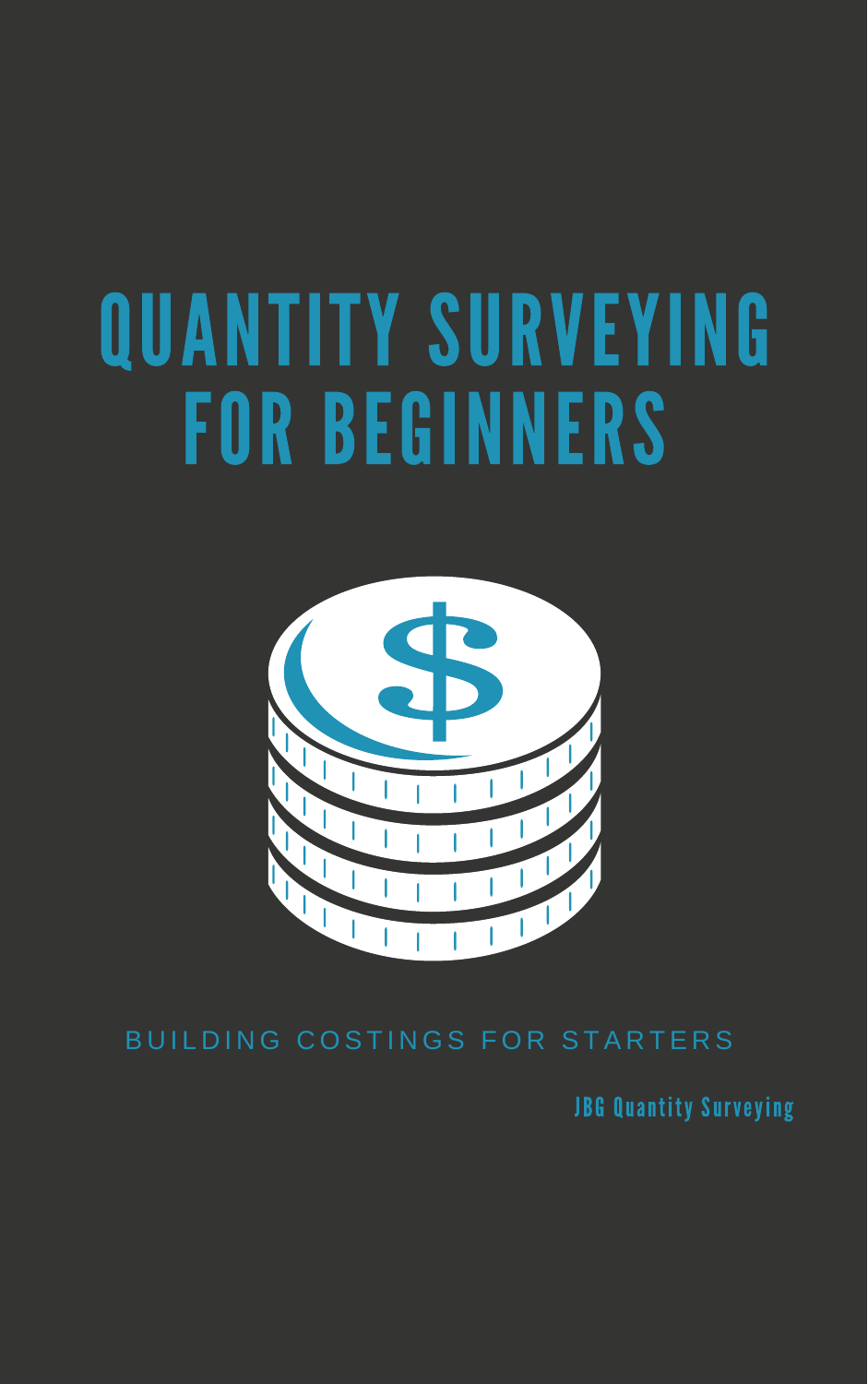### QUANTITY SURVEYING F O R B E G I N N E R S

#### C O N T E N T S



About the book

2 CHAPTER 1

History of the Quantity Surveyor.

4 CHAPTER 2

> Role of the Quantity Surveyor.

 $\boldsymbol{n}$ CHAPTER 3

> What is Cost Planning?



How to Implement a Cost Plan.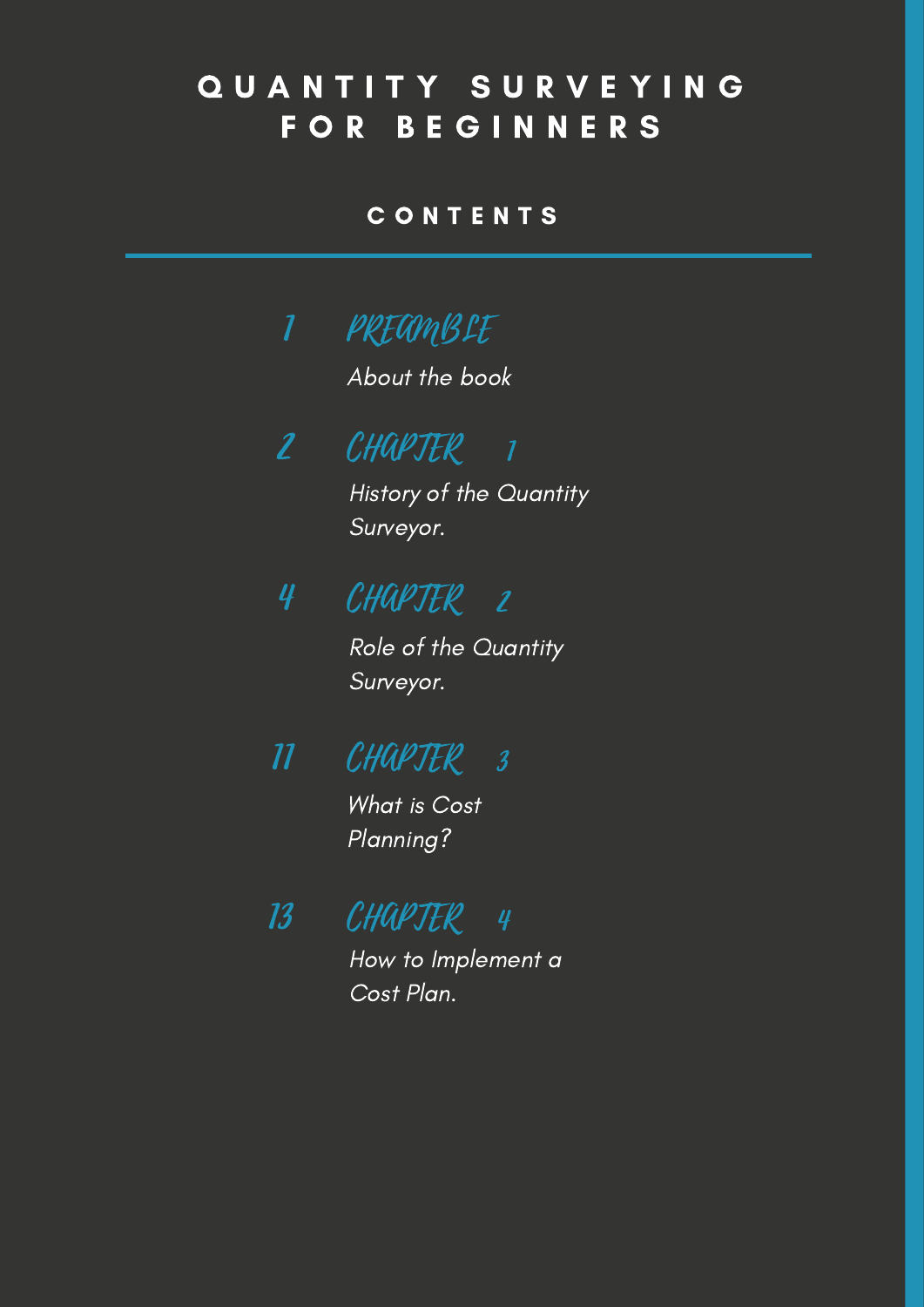Preamble

By the end of this book you will have a good idea what a quantity surveyor is and what they do in the building industry. The quantity surveyor's main task is to measure the quantity of materials required for a particular design and then to estimate the cost of construction.

As with most professions they did not appear in the last few years, rather their role has developed slowly.

Costing during design is an important first step, the design affects the cost of a building and so therefore the cost should also affect the design.

It is too late when tenders are called to find that the chosen design cannot be built for the budget and so costs should be considered as designs are developed and before final decisions are made.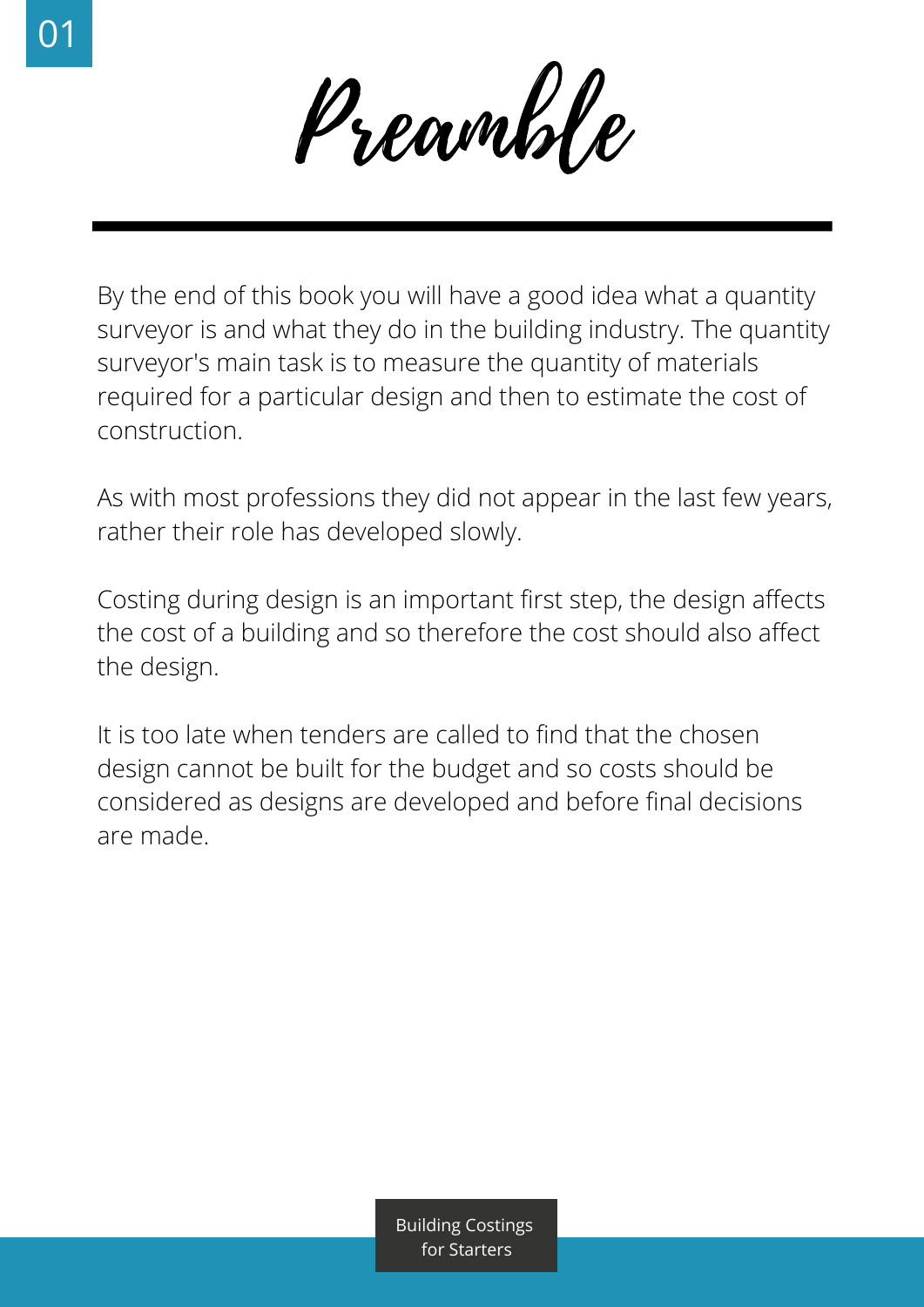

HISTORY OF THE QUANTITY SURVEYOR

The quantity surveying profession has largely developed over the last century. The earliest English quantity surveying firm of which reports are available is a firm in Reading, UK which was operating in 1785.

In the seventeenth century Architects were responsible for the erection of buildings, as well as their design and the appointment of the master craftsmen. Drawings were mostly in early sketch form and much of the work was figured out during construction of the job. On completion of their work each master craftsman submitted an account for their materials used and labour employed on the project.

It became practice for many of the master craftsman to engage a 'surveyor' or 'measurer' to prepare these accounts. One of the problems was to reconcile the amount of material listed on invoices with the quantity measured on the completed job. Some of the master craftsmen's surveyors made extravagant claims for waste of material in executing their work onsite and so the Architects also engaged Surveyors to contest these claims.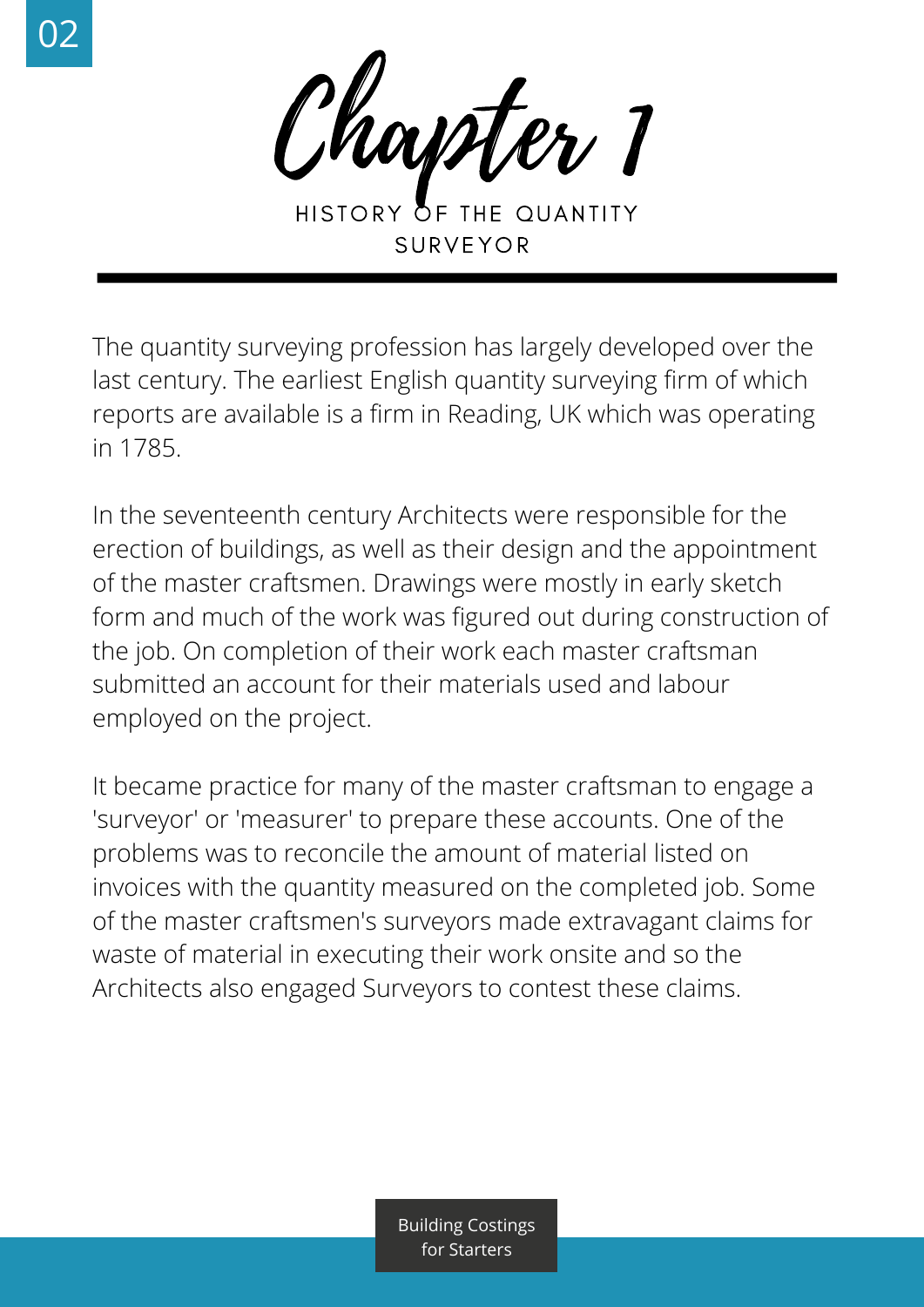General contractors became established during the period of the Industrial Revolution and they submitted inclusive estimates covering the work of all trades. Furthermore they engaged surveyors to prepare Bills of Quantities on which their estimates were based. As competitive tendering became more common the general contractors began to combine to appoint a single surveyor to prepare a Bill of Quantities, which all contractors priced. In addition the Architect on behalf of the building owner usually appointed a second surveyor, who collaborated with the Surveyor for the Contractors in preparing the Bill of Quantities, which was used for tendering purposes.

In later years it became the practice of one Surveyor only who prepared an accurate Bill of Quantities and measured any variations that arose during the progress on the job. That was the origin of the independent and impartial Quantity Surveyor as they operate today.

The University of Newcastle 2002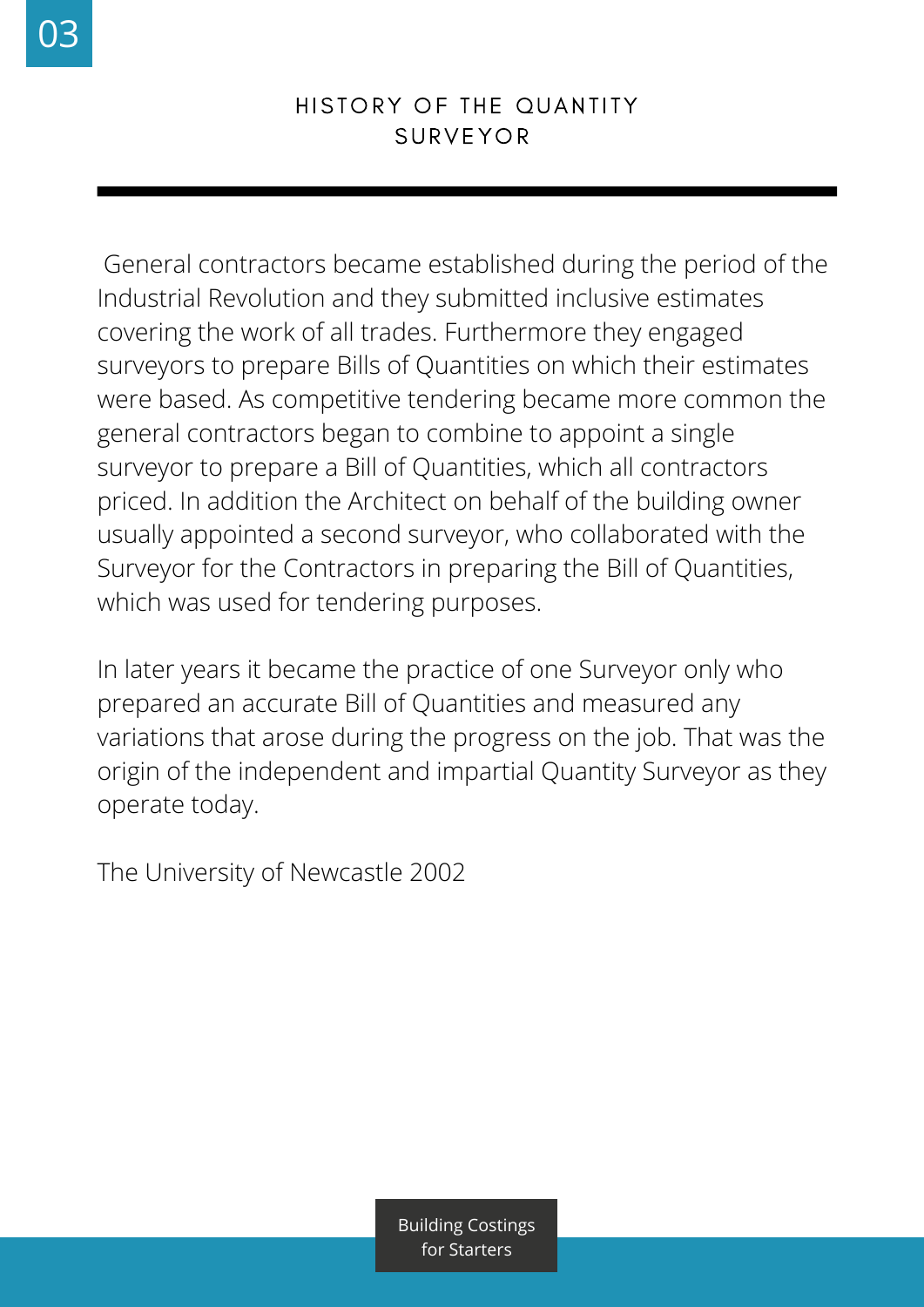Chapter 2

ROLE OF THE QUANTITY SURVEYOR

The QS role in a property development can be split into the following broad stages:

- 1) Initial 'ballpark' estimate
- 2) Indicative Budget Estimate
- 3) Budget Estimate and Cost Plan
- 4) Structural estimate to check Item 3
- 5) Cost checks during the design period
- 6) Final pre-tender estimate or Bill of Quantities and Estimate
- 7) Contracts Administration during construction

#### **Initial 'Ballpark' Estimate to Ensure Feasibility**

The initial 'ballpark' estimate may be based on the minimum information available.

The figures indicate that the project cost is in within the 'ball park' of the client expectation or construction funds available.

It is based on m2 rates, but it is important to separate elements such as site preparation, siteworks and site services which are not proportionate to the size (m2) of the building.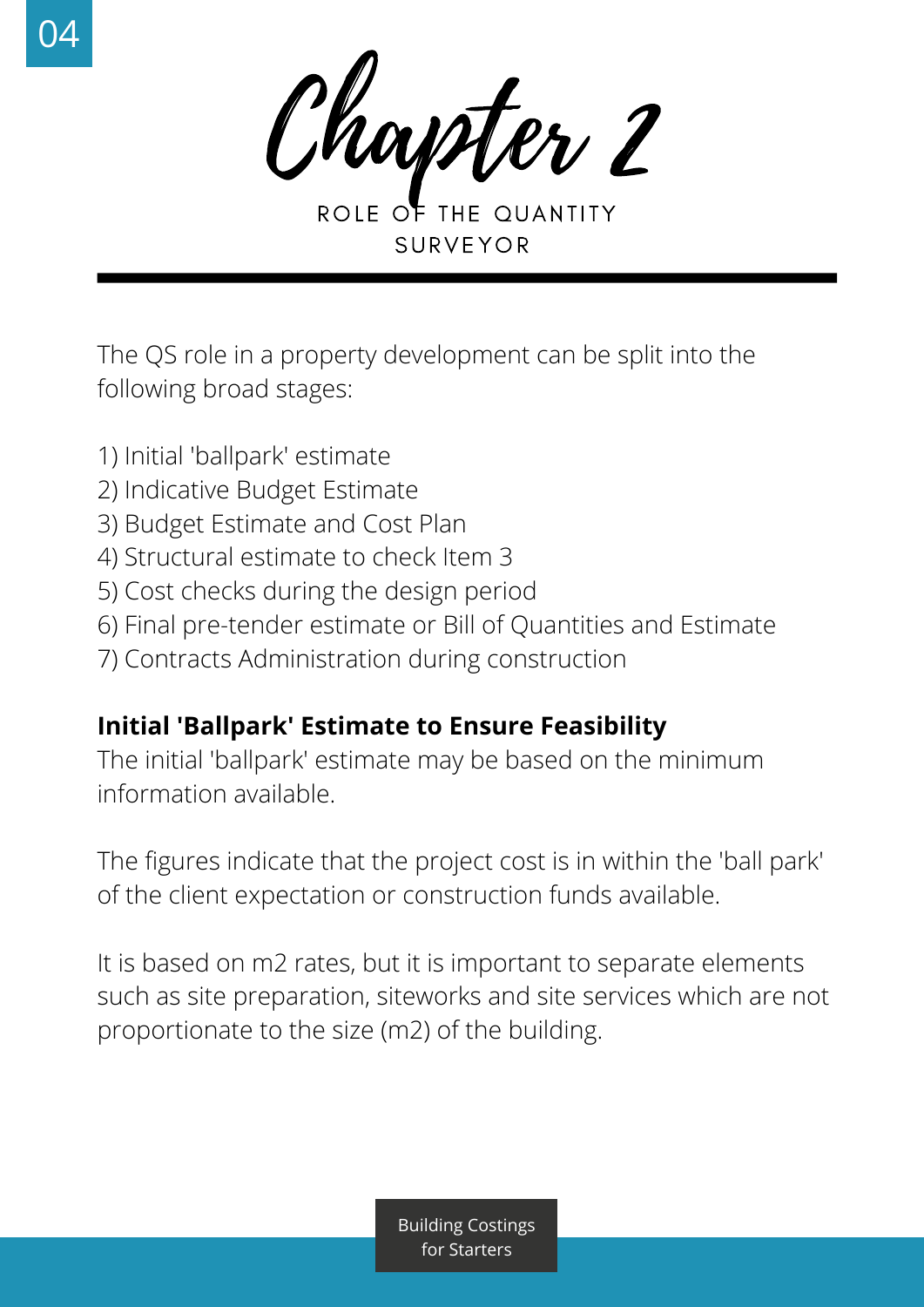# Example:

Underground parking, one level - Reinforced concrete construction including deck over, mechanical ventilation, fire sprinklers, electrical services, fit-out, no lift.

| 'Ballpark Estimate'                                                                                                                   | \$                              |
|---------------------------------------------------------------------------------------------------------------------------------------|---------------------------------|
| Site Preparation<br>Carpark 3,500m2 x 1,360<br>Siteworks and Site Services                                                            | 600,000<br>4,760,000<br>850,000 |
| Total                                                                                                                                 | 6,210,000                       |
| Exclusions<br>1. Land costs<br>2. Legal fees<br>3. Finance<br>4. Professional fees<br>5. Unknown site conditions<br>6. Infrastructure |                                 |

7. Escalation

The above example would normally be accompanied with a statement to the client that information is almost non-existent and that the bottom line figure while useful, should be treated as a 'ballpark only'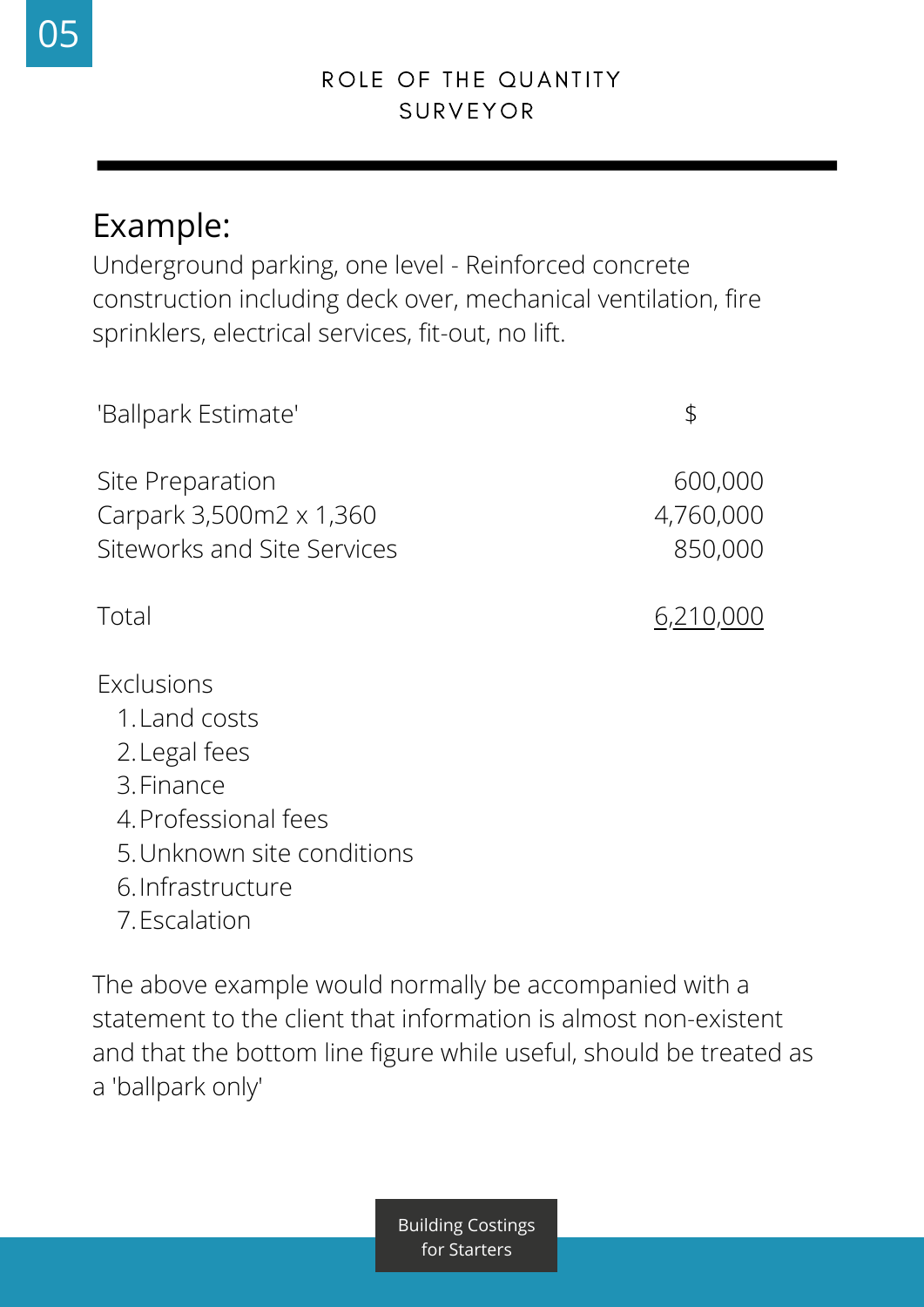#### **Indicative Budget Estimate**

The indicative budget estimate will be prepared based on initial sketch design including, floor plans, sections and elevations. Services components can be based off m2 rates or service consultants maybe able to provide initial budgets estimates.

Various assumptions are required, but the measurement of the various elements improves on the 'ballpark' estimate. The exercise confirms a m2 rate for the project which can be compared with similar projects.

## Example:

Budget Estimate for a single level basement car park with 120 car park spaces. Floor area of 3,500m2,

| Site preparation - $3,500 \times 5$     | 17,500    |
|-----------------------------------------|-----------|
| Dewatering - $3,500 \times 60$          | 210,000   |
| Earthworks - 3,500 x 100                | 350,000   |
| Sheet piling - 3,500 x 120              | 420,000   |
| Basement slab incl footings 3,500 x 425 | 1,487,500 |
| Columns 3,500 x 45                      | 157,500   |
| Walls/stairs 3,500 x 100                | 350,000   |
| Finishes $3,500 \times 5$               | 17,500    |
| Suspended concrete roof - 3,500 x 281   | 983,500   |
| Electrical Services - 3,500 x 72        | 252,000   |
| Mechanical Services - 3,500 x 68        | 238,000   |
| Fire Services - $3,500 \times 47$       | 164,500   |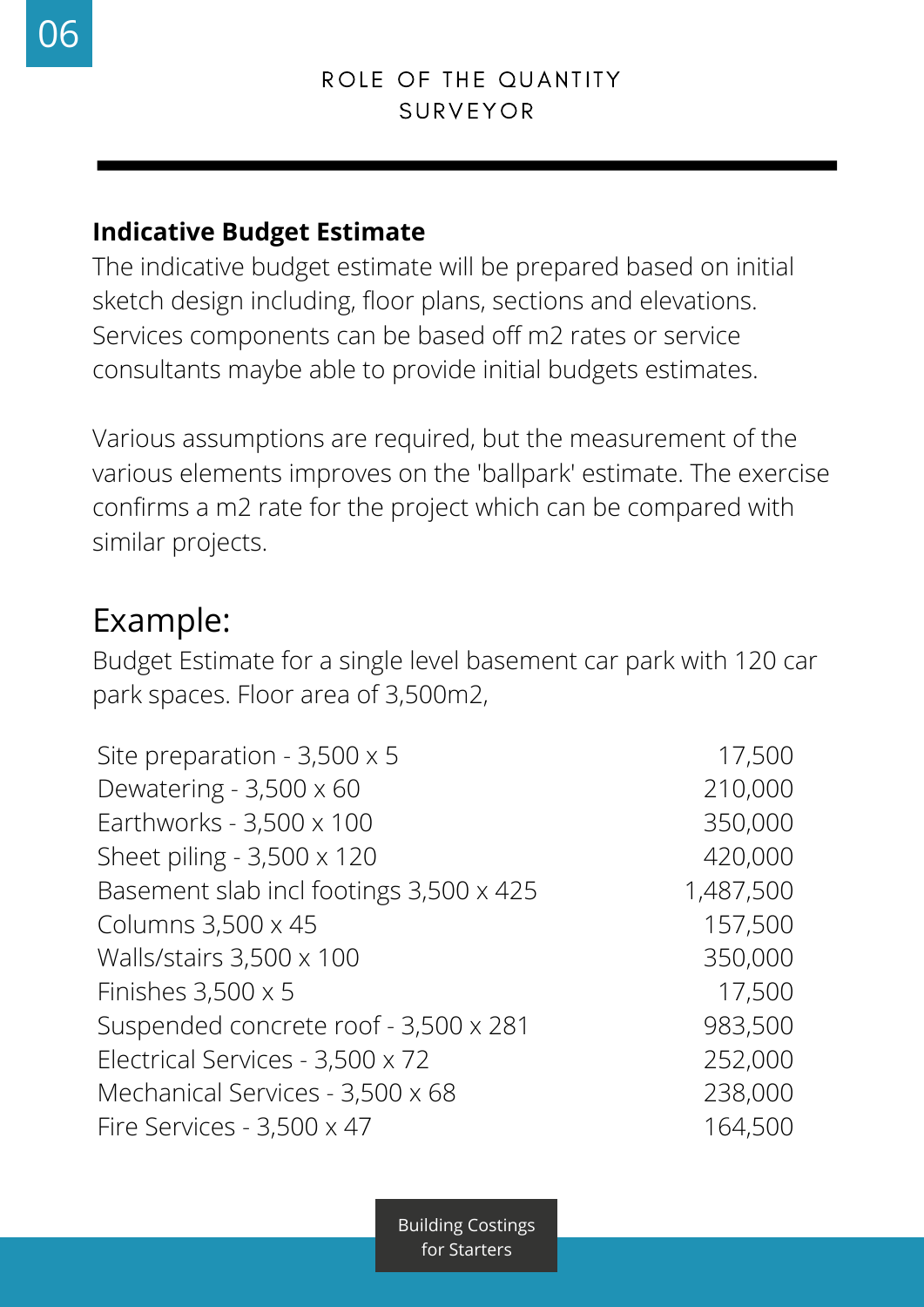| Subtotal                                                                                | 4,648,000                                           |
|-----------------------------------------------------------------------------------------|-----------------------------------------------------|
| Preliminaries - 13%<br>Margin - 7%<br>Contingency - 2.5%<br>DA - 3%<br>Consultants 5.5% | 604,240<br>367,657<br>131,306<br>157,567<br>288,873 |
| Total                                                                                   | 6,197,643                                           |

#### **Budget Estimate**

The Budget Estimate is the development of the Indicative Budget Estimate based on further design information.

Estimates from the service consultants should be available and updated in the cost plan. New drawings from the Architect with additional details and finishes will also be available.

Cost checking against the original estimate is required to ensure the original budget is not exceeded and the budget is being spent as originally established.

#### **Structural Estimate to Check Cost Plan**

Once the initial structural drawings are available the structural elements of the building can be measured in more detail and priced.

Building Costings for Starters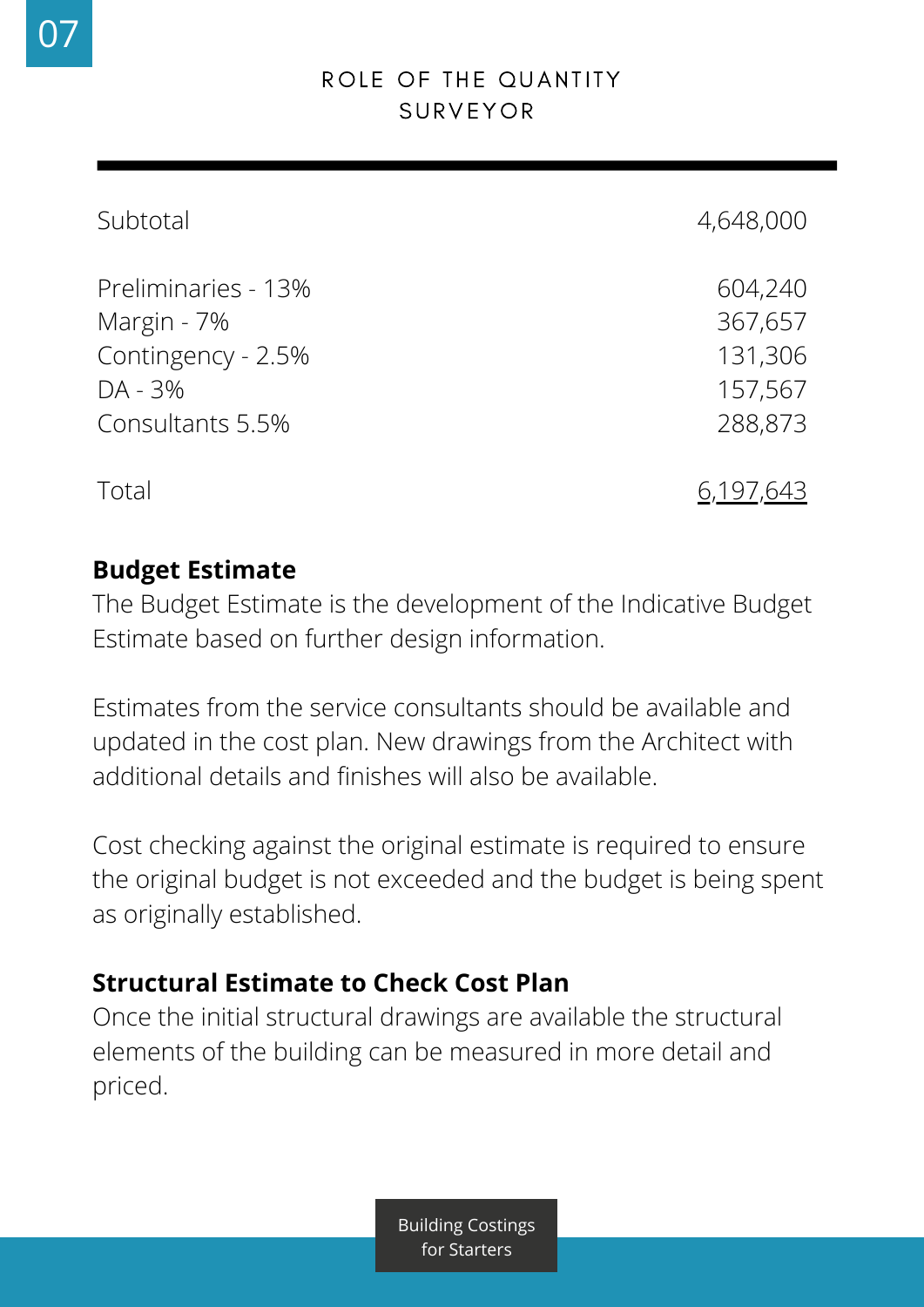Generally the structural drawings will be based off a geotechnical report. This report is also used to price the site preparation works more accurately.

The design process is constantly developing as more things are discovered about the project. For example at the early stages the architect may have documented an awning detailing the roof pitch and general shape. By this stage the structural engineer will have detailed structural steel member sizes and the architect will have detailed material type, gutter sizes and flashing's.

It is the task of the QS to identify these developments and check the costing remains inline with the first estimate.

#### **Cost Checks during the Design Period**

Cost checks are ongoing as the design progresses and more information becomes available.

Cost comparisons of the building elements may be required to ensure the original budget is maintained.

The QS is monitoring the design evolution to ensure there are no major cost increases without consideration of other savings. The QS should be familiar with all aspects of the project to the extent, that there are no surprises on receipt of tender documents.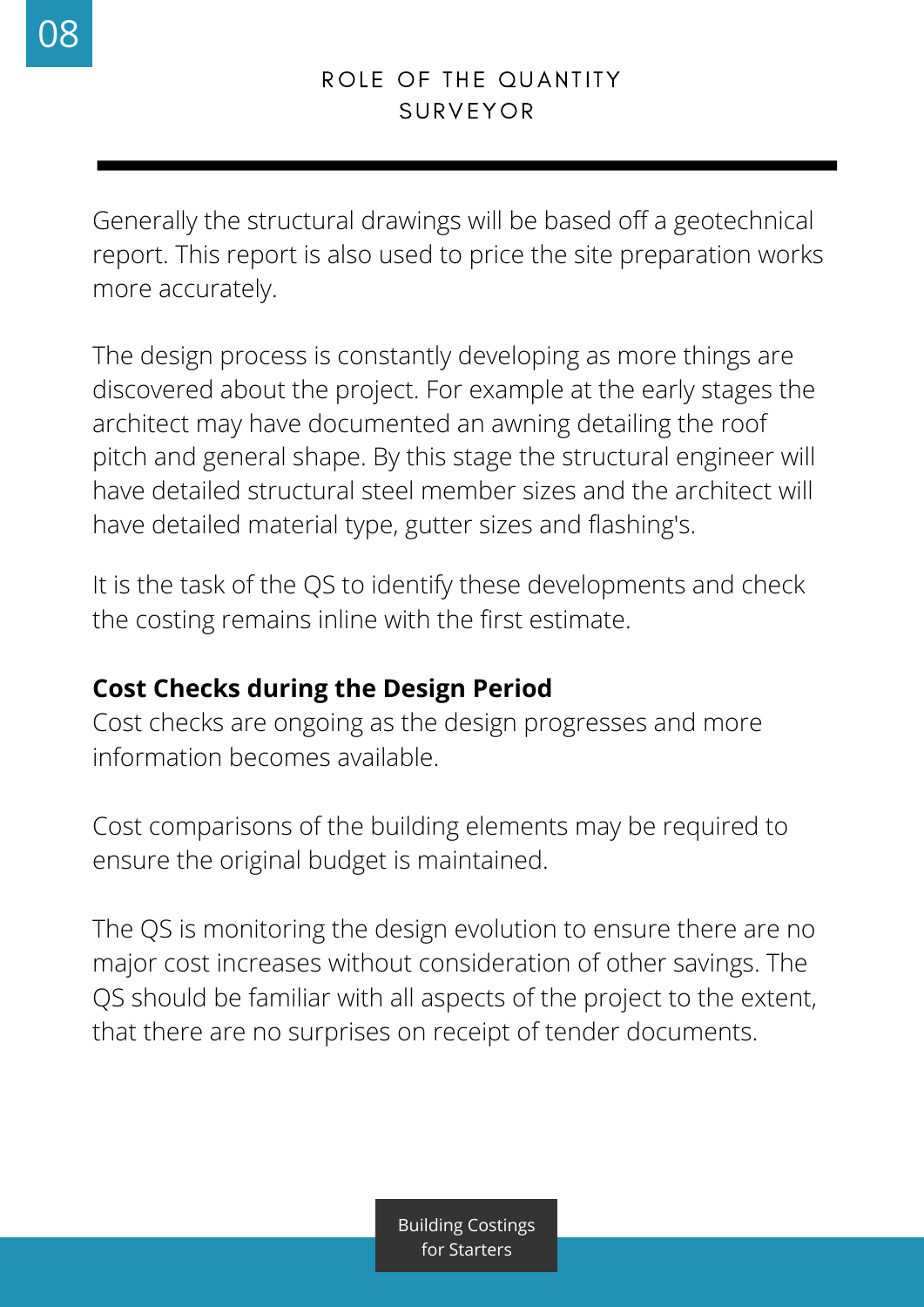#### **Final Pre-tender Estimate / Bill of Quantities**

A detailed cost plan / bill of quantities can be prepared by the QS as a pre-tender estimate. It is important to note that this would follow a trade format rather than the cost plan elemental format. Should no bill of quantities be prepared then a final check estimate is carried out. This may not be fully detailed due to the great detail of information, time and fee, available. The documentation is however checked in enough detail to ensure that the pre-tender estimate does not exceed the budget.

#### **Contracts Administration**

The main role of the QS during construction include:

1) Certifying the value of work complete and progress payment claims;

2) Determining claims for extensions of time;

3) Certifying the value of Variations;

4) Where a defect is accepted as completed works, determining the decrease in value to the works.

#### **Assessment of Progress Payment Claims**

The QS will carryout inspections onsite during the construction phase usually once per month following receipt of the Builders progress claim. It is important that the QS correctly determines the extent of works completed onsite and not be in a position where the value of work left to complete is more than the remaining contract value.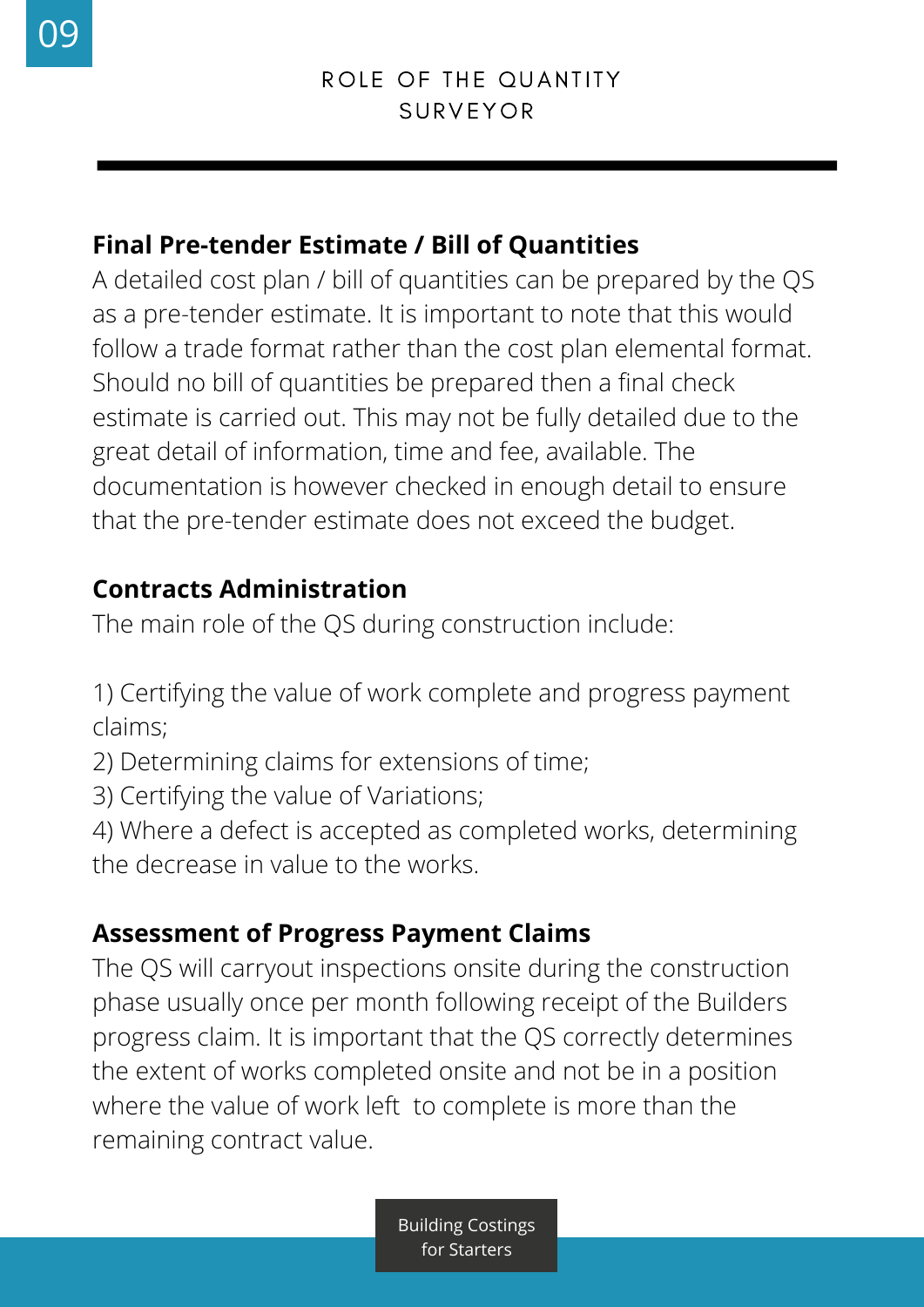If for any reason the Builder was unable to complete the project it is important that the unclaimed amount is enough to complete the remainder of the works.

#### **Determining claims for extensions of time**

The QS maybe called upon to asses extension of time claim's from the Builder. The QS will act independently when reviewing the claim and use the relevant conditions of the Contract to assess the validity of the claim.

To avoid any potential disputes if the claim is rejected, it is important to provide evidence of why the EOT was rejected including referencing the relevant clauses in the contract if applicable.

#### **Certifying the value of Variations and defective work**

When the QS is assessing variation costs it is important that current industry standard rates are being applied across all trades. To avoid any potential disputes all variations should be agreed in writing prior to commencing the works. Variations should be provided with a detailed break up of material and labour costs, with invoices and/or quotes provided to support the claim. Variations are to be the actual cost to the Contractor plus the agreed margin % detailed in the Contract, which is an agreed percentage to cover the Builder's preliminaries, overheads and profit.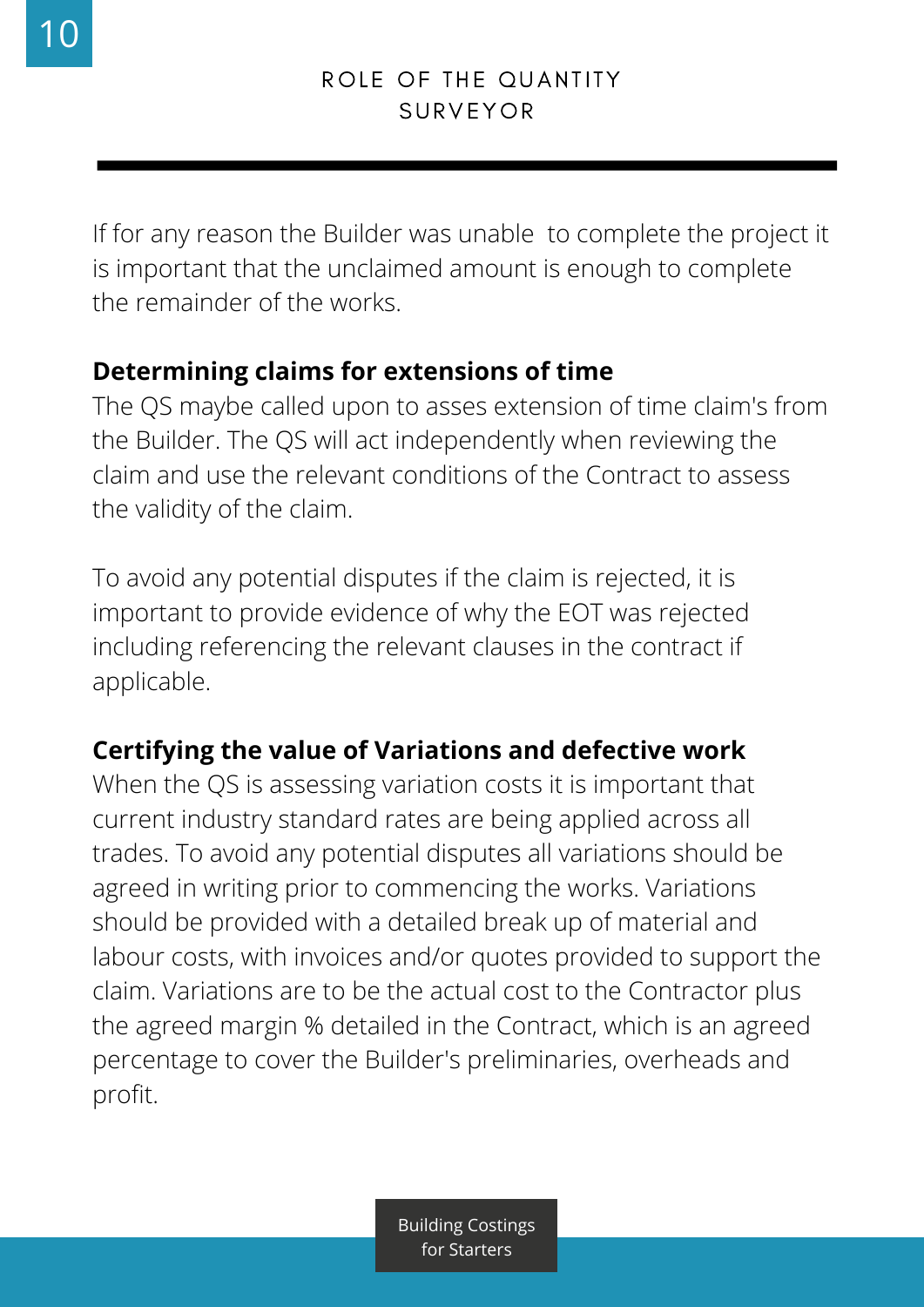WHAT IS COST PLANNING?

Cost planning is the process of relating the design of buildings to their cost, so that, while taking into account quality, services and appearance, the cost is planned to be within the economic limit of expenditure.

Cost planning during design is especially critical as these early decisions carry more economic consequence than the limited decisions which can be made later in the build.

If the cost plan is directly related to the capital costs of the build with little thought to the aesthetic qualities or life cycle costs, then the buildings which result will suffer and the client does not receive real value for their investment.

There are three purposes of cost planning:

1) Provide the client good value for money

2) Achieving the balance of expenditure between the different building elements

3) Keeping the expenditure within the budget allowed by the client.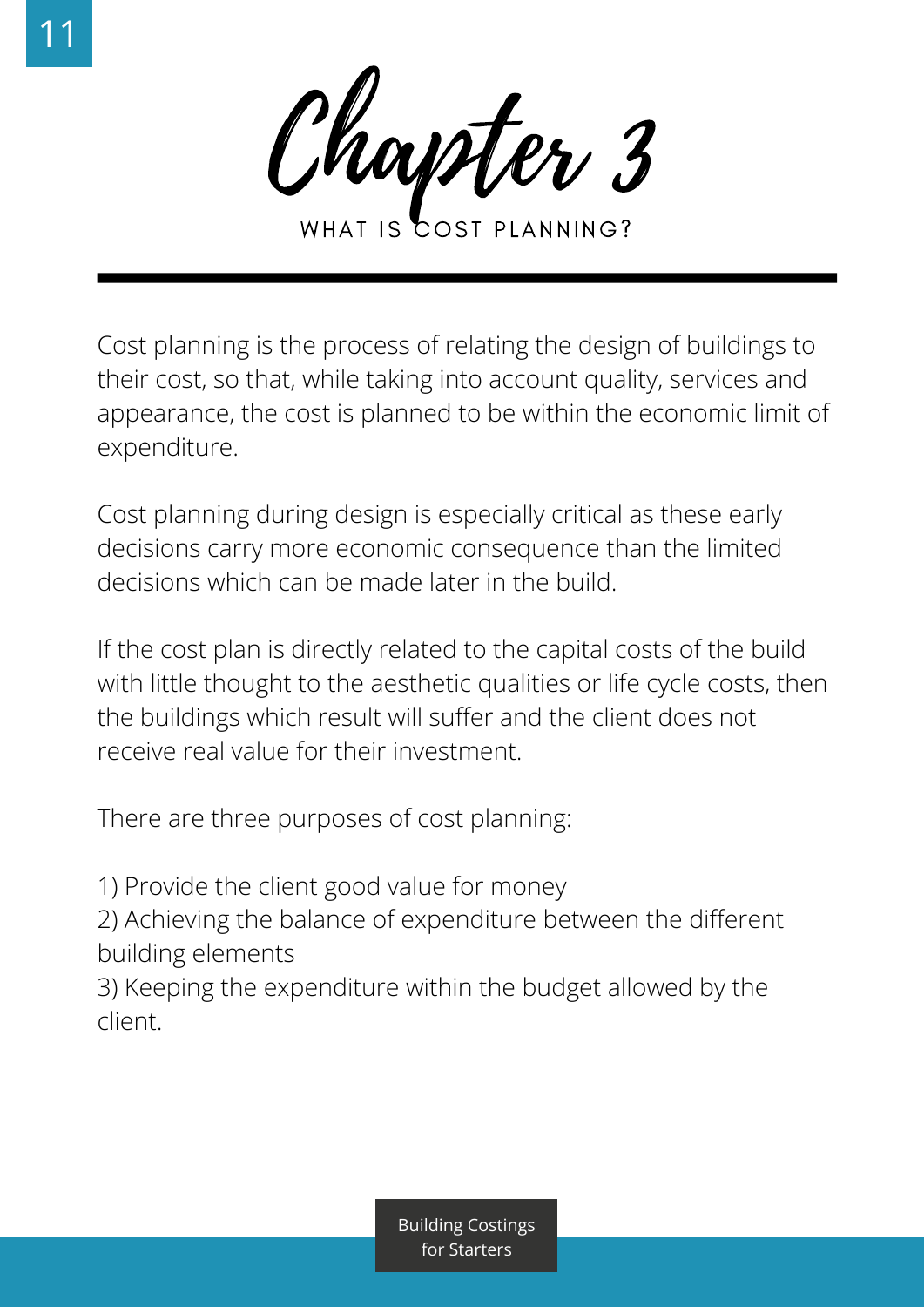There are basically two possibilities on how the design team decides on the first estimate for the project.

The first possibility is that the client stipulates the maximum amount that can be spent. The other possibility is that the client can provide the design team a detailed description of the building he/she requires and asks the design team to provide an estimate.

It is important that the client understands what they are getting for there money. Clients range from organisations with continual development projects such as chain stores, to those that build once in their lives. The first client is experienced and understands the industry, the second is inexperienced and will not fully understand what will be provided.

Value for money does not represent the lowest initial capital cost. There has to be balance between quality, fit for purpose, initial capital cost and running costs for the life of the building.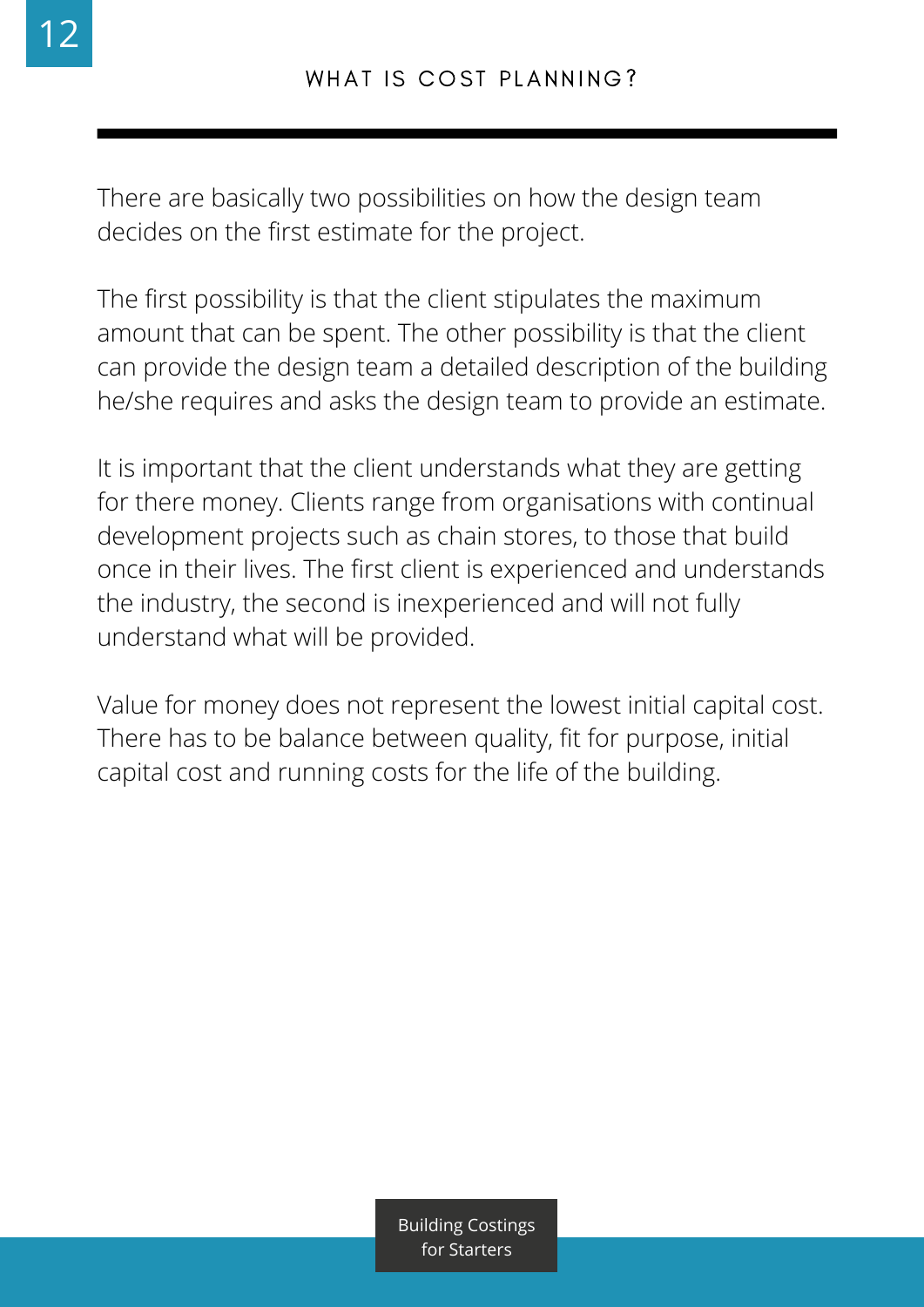Chapter 4

HOW TO IMPLEMENT A COST PLAN

There are three basic procedures for applying a system to control costs during the early stages of design through to development of working drawings. These are:

Step One – Setting cost targets and establishing a realistic first estimate.

The first estimate is often the figure that the client remembers the most. It sets the budget. It can sometimes be based on information that is a 'ballpark' figure.

When the client has accepted the realistic first estimate, this sum is considered as the cost limit for the building. By cost limit we mean the cost agreed between the client and design team as the amount beyond which the building may not go ahead.

Establishing how the estimate is to be spent among the parts of the building, entails splitting the cost limit into smaller sections of the building known as elements.

A building element is generally defined as a major component common to most buildings which usually fulfils the same function.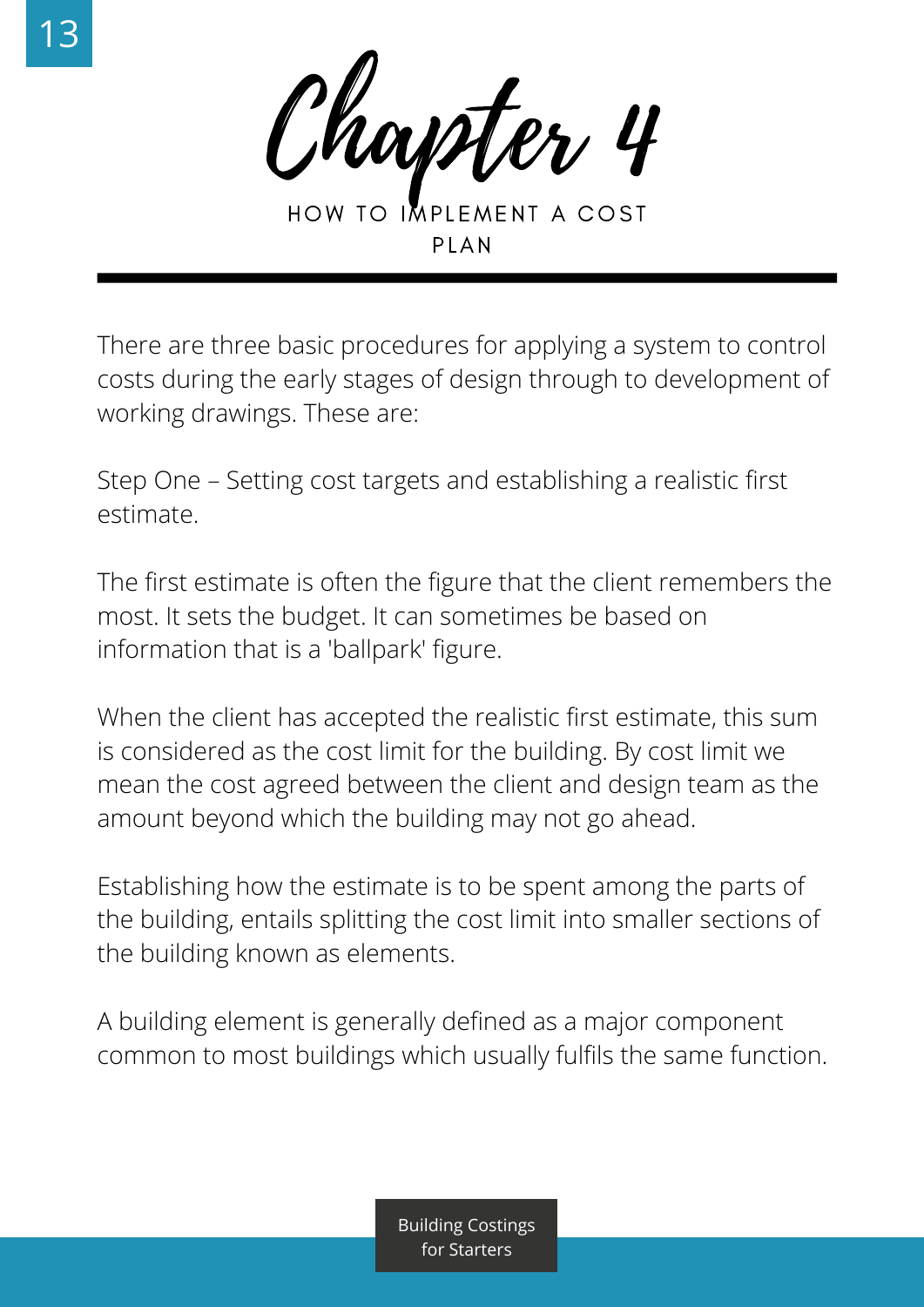Having established the realistic first estimate and our cost targets we move onto step two.

Step Two – Cost checking against original estimate

Is used to detect and measure departures from the original cost targets and check that the estimate is being spent as originally established.

The design process is constantly developing as more things are discovered about the project. For example at the early stages the architect may have documented an awning detailing the roof pitch and general shape. By the stages of working drawings the structural engineer will have detailed structural steel member sizes and the architect will have detailed material type, gutter sizes and flashing's. Hence assumptions need to be made during the early design stages.

It is the task of the cost controller to identify these developments and check the costing remains inline with the first estimate.